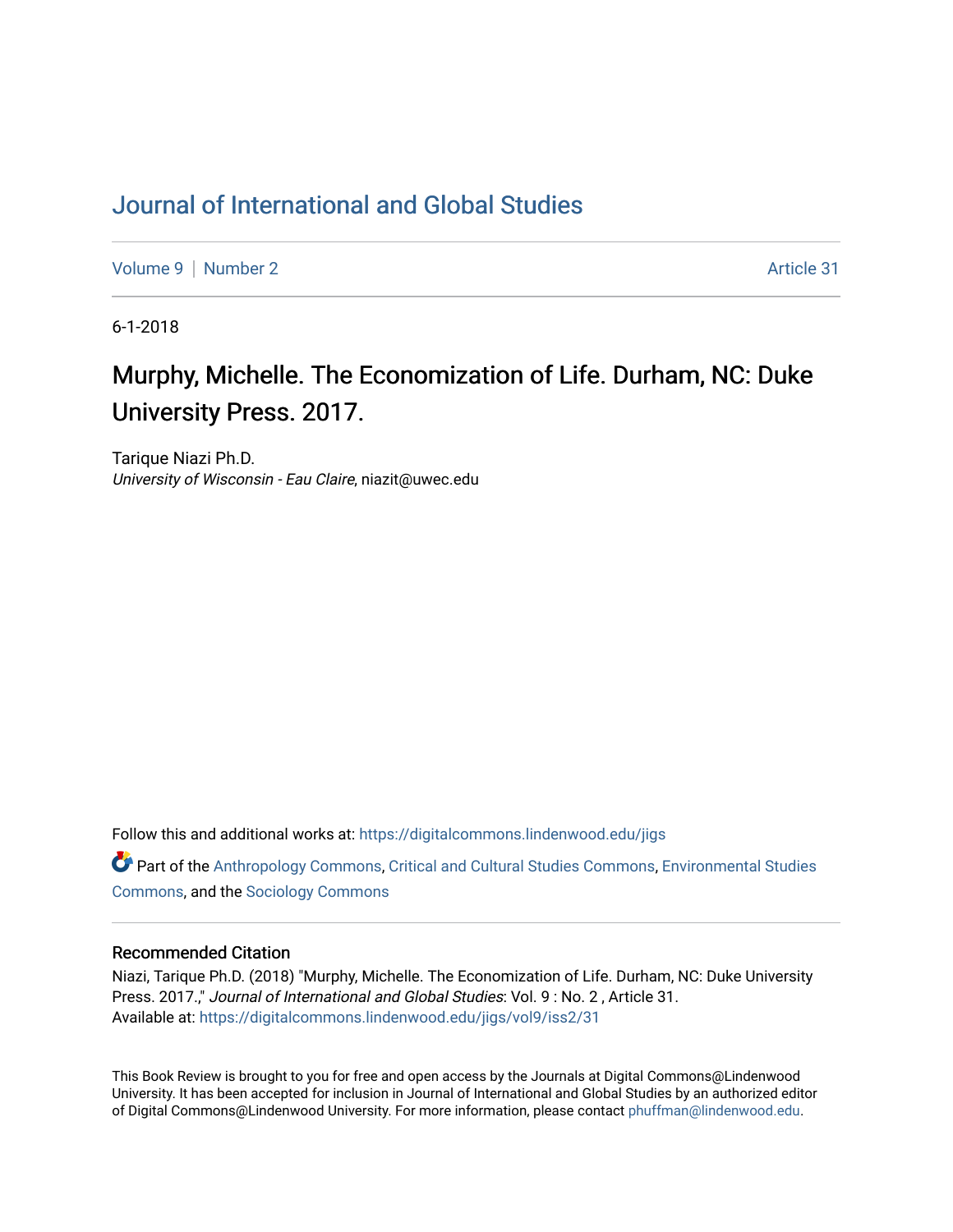### **Murphy, Michelle.** *The Economization of Life***. Durham, NC: Duke University Press. 2017**.

Five decades ago, the biologist Paul Ehrlich and his wife Anne Ehrlich published *The Population Bomb*, which alarmed the world with its stern message that the planet was sinking under the weight of the fast multiplying human race. On its fiftieth anniversary, the book is now set for a relaunch in May this year. In the lead up to the relaunch, Paul Ehrlich has again warned of a "near-certain collapse of civilization" if population and overconsumption of resources are left uncurbed. The planet, in his view, is already in excess of 5.6 billion people, while the "optimum population" that it can sustain is 1.5 to 2 billion people. With the publication of *The*  Population Bomb,<sup>1</sup> the Ehrlichs arguably became the first potent voice for framing 'overpopulation' in ecological terms. But their thesis was derided and even slurred as a continuation of the eugenics movement.<sup>2</sup> Michelle Murphy, in *The Economization of Life*, passionately and provocatively demonstrates that since the publication of the Ehrlichs' original work, the western world has in fact been couching the 'population problem' in economic terms.

In her treatise, Murphy challenges the privileging of economics over life and decries the economic metrics of who gets to be born and who gets to be unborn. She sees in this metrics "a new calculative figure of devalued or wasteful life to be prevented" (p. 47). This calculus deploys averted birth as "a figure of the better not born, a naming and counting of a better-tohave-never-lived" (p. 47). She presents the U.S. economist Stephen Enke, who shaped family planning policies in the 1960s and 1970s, as a key theorist of the economization of life. Enke argued that money spent for each 'averted birth' was 100 times more effective in raising GDP<sup>3</sup> per capita than the same amount spent on "productive investments" (p. 47). Murphy reports that Enke's economic reasoning was so influential with the then United States President Lyndon Johnson that he prioritized funding for family planning over foreign aid for health and food to developing countries. At home, he made family planning a "funded component of his 'war on poverty.'" Murphy highlights Enke's obsession with developing nations' high birth rates, which verges on misanthropy. Enke was of the view that each birth in poor countries detracts from the national economy and that preventing a birth is worth two to six times the per capita GDP.

Measured in economic value, Murphy claims, it is the impoverished, the black, the brown, and the female lives that get averted to make room for their biological and economic betters. This tying of the population to the economy is what Murphy terms the economization of life, which, in her reckoning, has serious implications for 'reproductive justice.' She historicizes the very concept of population and traces it to the eugenics movement, which was at its peak in the early twentieth century. She argues that scientists in the late  $20<sup>th</sup>$  century found the concept of population more palatable than and traded it for 'race' (which was a biological category). Yet, she rebuts, population in its reference to "massified life, in the forms of multitudes, crowds, and overpopulation" continues to be a racialized concept. 'Race' "is the grammar and ghost of population" (p. 135).

Murphy contests the concept of population for its epistemological framing of life, which she finds "profoundly objectifying and dehumanizing." In particular, she rejects this concept because "entwined histories of colonialism, governmentality, and capitalism are very much persistent in population as a problem space, manifest in the bodies and places that have had to bear the problem of population" (p. 135). Such connotations of 'population' are deeply embedded in its very linguistic construction centuries ago. Tracing its etymology to Latin language, Murphy discovers that the verb 'to populate' carries with it a long-forgotten and now archaic meaning: 'to devastate, to lay waste, to destroy and conquer.' Murphy concludes that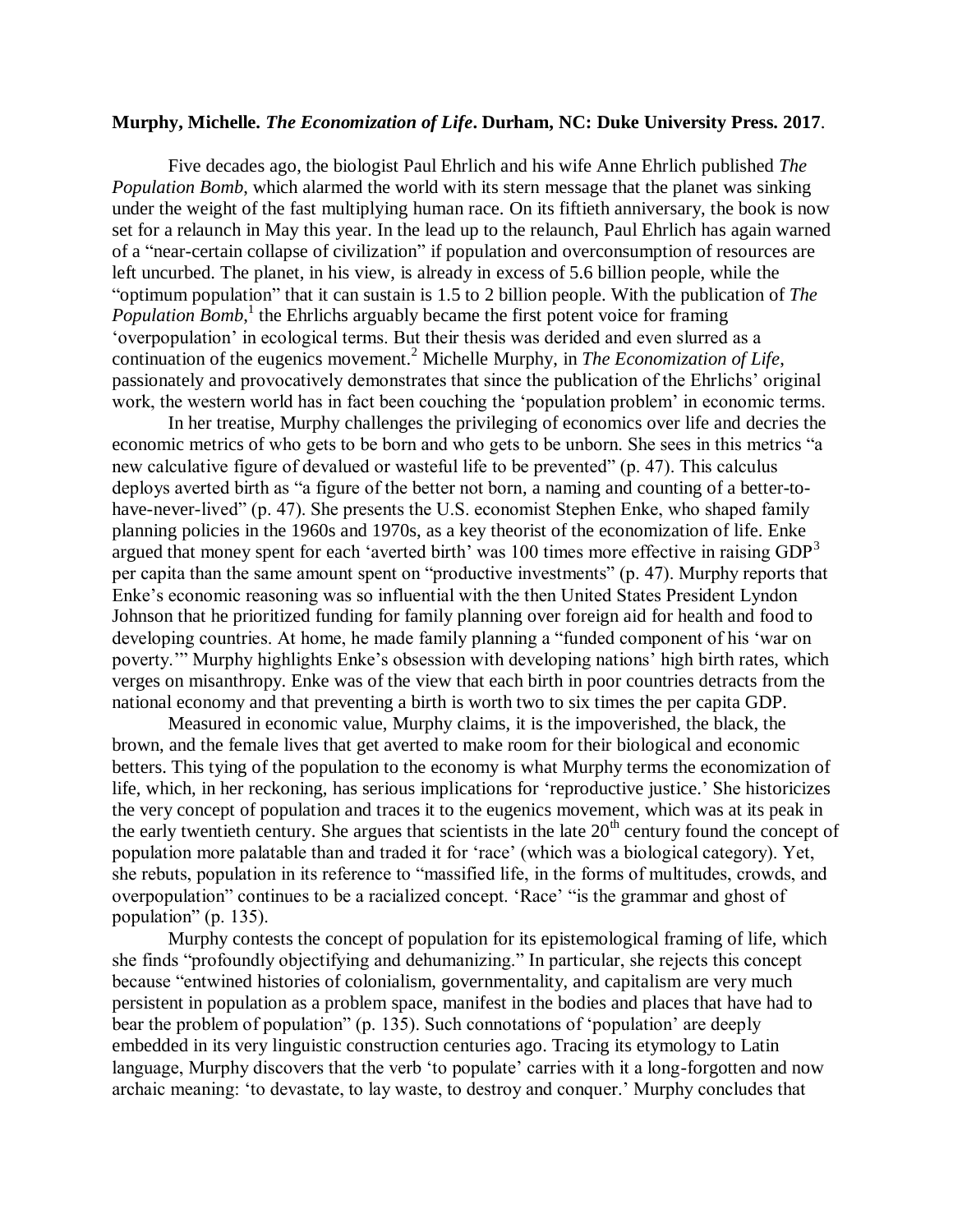"the contemporary uses of population as a noun carry this attachment to violence" (p. 135). The noun of population thus presents people as "living forms of waste available for destruction" (p. 135).

The opening vignette of *The Economization of Life* introduces biologist Raymond Pearl, who, in contrast to Stephen Enke, racialized life in his early career as a eugenicist. His research on Drosophila (i.e., fruit fly) led him to conclude that population growth rose and fell along an Scurve. At its height, mass death triggers mass decline in population, which causes its growth to curve. Pearl claimed that the S-curve "captured a law of life found in any aggregate of livingbeings at any scale: bacteria in a petri dish, Drosophila in a bottle, and humans, too, in a city, nation, class or planet" (p. 2). Pearl later shied away from the eugenics movement, not because of its racist or sexist orientations, but because of its inability to measure life in economic value. Eugenics, Murphy writes, made racist claims of "differential life worth based on biological difference and sought selective methods, often violent, to redirect racial futures" (p. 3). On the other hand, what motivated Pearl was not racial futures but 'economic futures,' i.e., "how to balance quantitative population with national production, bringing biology and state planning together through 'economy'" (p. 3). Murphy (dis)credits Pearl with bending the arc of demographic history by presenting "population" as a problem of national and transnational economies. In doing so, he made a departure from questions of 'racial fitness' and 'Darwinian logics' to embrace "questions of quantity and especially the rates of birth and death within populations relative to economic conditions" (p. 3). Pearl, in his trajectory from racializing population to economizing life, nevertheless, worked within the 'Malthusian tradition,' which, Murphy argues, wedded population to the political economy.

Murphy, thus, builds her argument along a linear path of causation between population, reproduction, economy, and ecology. While constructing this causal chain, she observes that population is assumed to have the potential to trigger change or changes in the subsequent variables of reproduction, economy, and ecology. At times, she refines larger variables into subvariables, only to connect them again with larger aggregates. A case in point is dissecting of reproduction into 'reproductive choice' and 'reproductive justice.' She then sutures the latter with environmental justice to embed biology in the broader ecological concerns. She, however, suspects that 'reproductive choice' will remain an empty boast unless it is accompanied by reproductive and redistributive justice. Here, she diverges from the late  $20<sup>th</sup>$  century liberal feminism, which celebrates 'reproductive choice.' Murphy's critical contestation of reproductive choice is not meant to dismiss the concept per se. She rather contends that "infrastructures of choice are also central to the history of economization of life and inventive of the very terms of neoliberal governmentality" (p. 139). She feels frustrated that these infrastructures are narrowly built around individual choices, which often result in "the selective minimization of supports for life." "In the United States and Canada," she writes, "a deadly racist arrangement of minimized support manifests in high black and indigenous infant mortality rates. Antiblack and antiindigenous infrastructures distribute killings, overpolicing, incarceration, toxic exposures, inadequate housing amid the exuberance of individualized choice and commodity spectacle" (pp. 139-140). She is at her best in connecting these dots and making these connections.

Some may not read, in *The Economization of Life*, a nuanced account of population, or that of past and present strategies to curb it. At the same time, the work is minutely detailed and substantially documented, with the notes and bibliography running as long as to 65 pages. For almost every page of writing, there is a page of documentation. Any rigorous analyst will stand in awe of this publication and its daring approach to a highly sensitive issue of our time. Yet it is